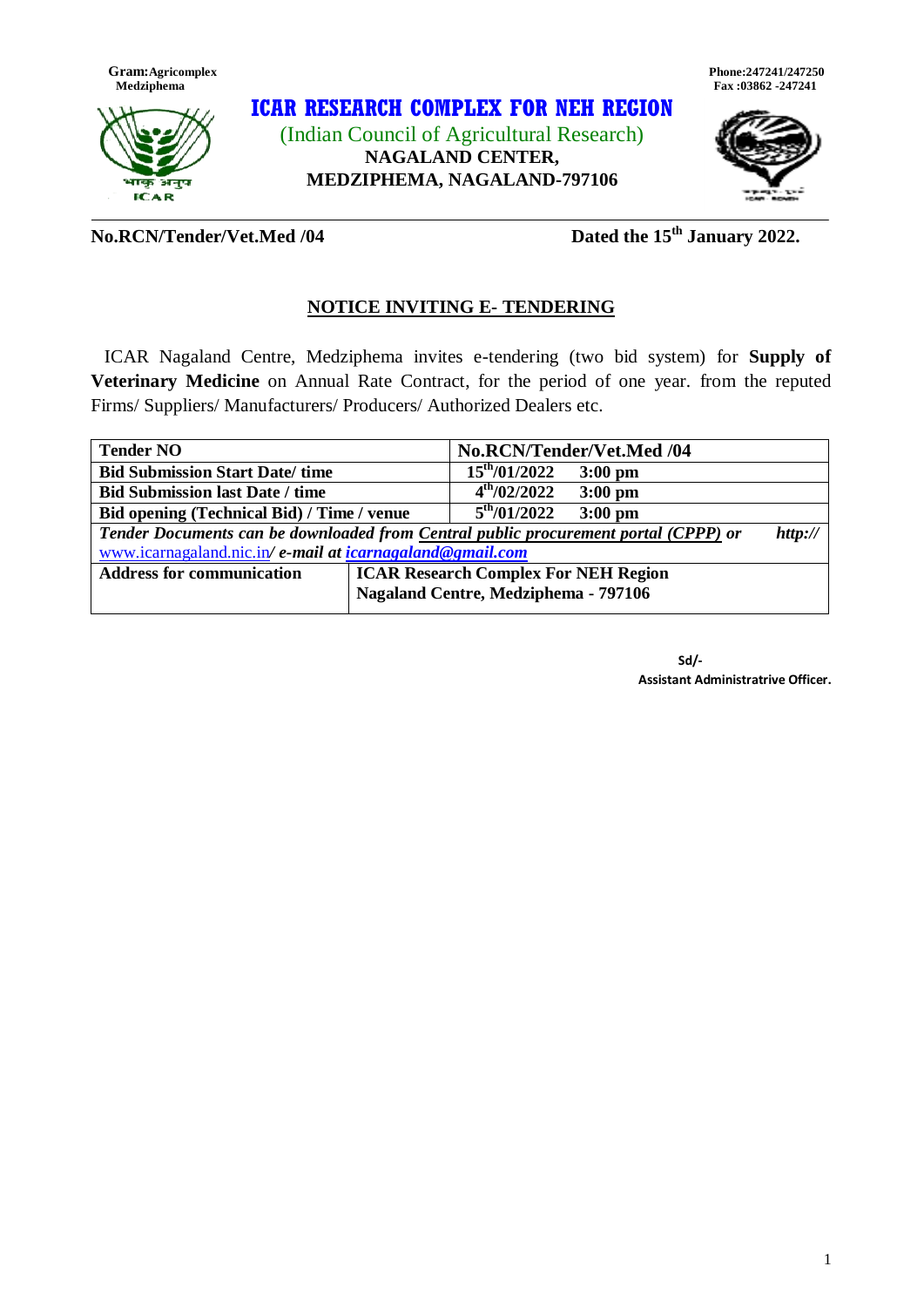

अनुष **ICAR** 

**ICAR RESEARCH COMPLEX FOR NEH REGION** (Indian Council of Agricultural Research) **NAGALAND CENTER, MEDZIPHEMA, NAGALAND-797106**



**No.RCN/Tender/Vet.Med /04 Dated the 15th January 2022.**

*\*Before quoting for the tender, it is requested to kindly go through the tender document thoroughly and abide by all the Terms and conditions given below. Non-compliances of any of the T & C shall lead to no –consideration of the Bid and no request whatever so shall not be considered under any circumstances.* 

- Details of Tender form/bidding documents may be downloaded from the institute website: [www.icarnagaland.nic.in](http://www.icarnagaland.nic.in/) and http://eprocure.gov.in. /Central Portal Procurement Portal (https://eprocure.gov.in/eprocure/app).
- Tenderers/bidders are requested to visit the website http://eprocure.gov.in/eprocure/app regularly. Any changes/modifications in tender enquiry will be intimated by corrigendum through this Website & Newspaper (Times of India -Kolkata edition & Nagaland Post)
- **Online submission of Bids through Central Public Procurement Portal (CPPP) [\(https://eprocure.gov.in/eprocure/app\)](https://eprocure.gov.in/eprocure/app) is mandatory. Offline bids shall not be accepted under any circumstances.**

## **Terms and Conditions:**

- **1. In the first page of the technical document, the firms have to attach with an application in the firms official letter pad addressing to "HEAD OF REGIONAL CENTRE" citing their participation in the tender and mention details list of documents submitted/attached by the tenderer. (refer annexure V)**
- **2.** On the date of opening, only Part-I (Technical Bid) will be opened. Part-II (Financial Bid) shall be opened subsequently only of those tender, whose Technical Bid qualifies as per the laid norms of this tender.
- **3. The Tenderer must have GST Registration which is mandatory. And other documents like Pan Card/Trade licenses etc has to be attached (if any)**
- **4. licenses for selling veterinary medicine is Mandatory**
- **5. Price quoted must be all inclusive, including packing, forwarding, Delivery charges, Taxes, VAT, GST etc., as may be applicable. No rates/charges etc. over and above the quoted rates shall be considered under any circumstances. And the rate valid has to be for one year.**
- **6. \*All Bidders shall give an undertaking that they fully and unconditionally agree to abide by all the terms conditions which, if needed, may be modified at the discretion of the Competent Authority, in supply order, for which confirmation from the supplier shall be taken. Non submission of the undertaking will lead to rejection/ non consideration of the tender.(for undertaking refer Annexure- iv).**
- **7.** The Buyer shall not be responsible for payment of transit insurance charge.
- **8. Last date and time of receipt of all the tender is up to 3.00 PM of 4 th January 2022.**
- **9.** Tenders shall be opened on 5<sup>th</sup> February 2022 at 3.00 PM
- **10. The Bidders should mandatory provide their full Bank Details, PAN Card No. , IFS code No., and TDS so as to ensure e-payment to them directly on satisfactory completion of the**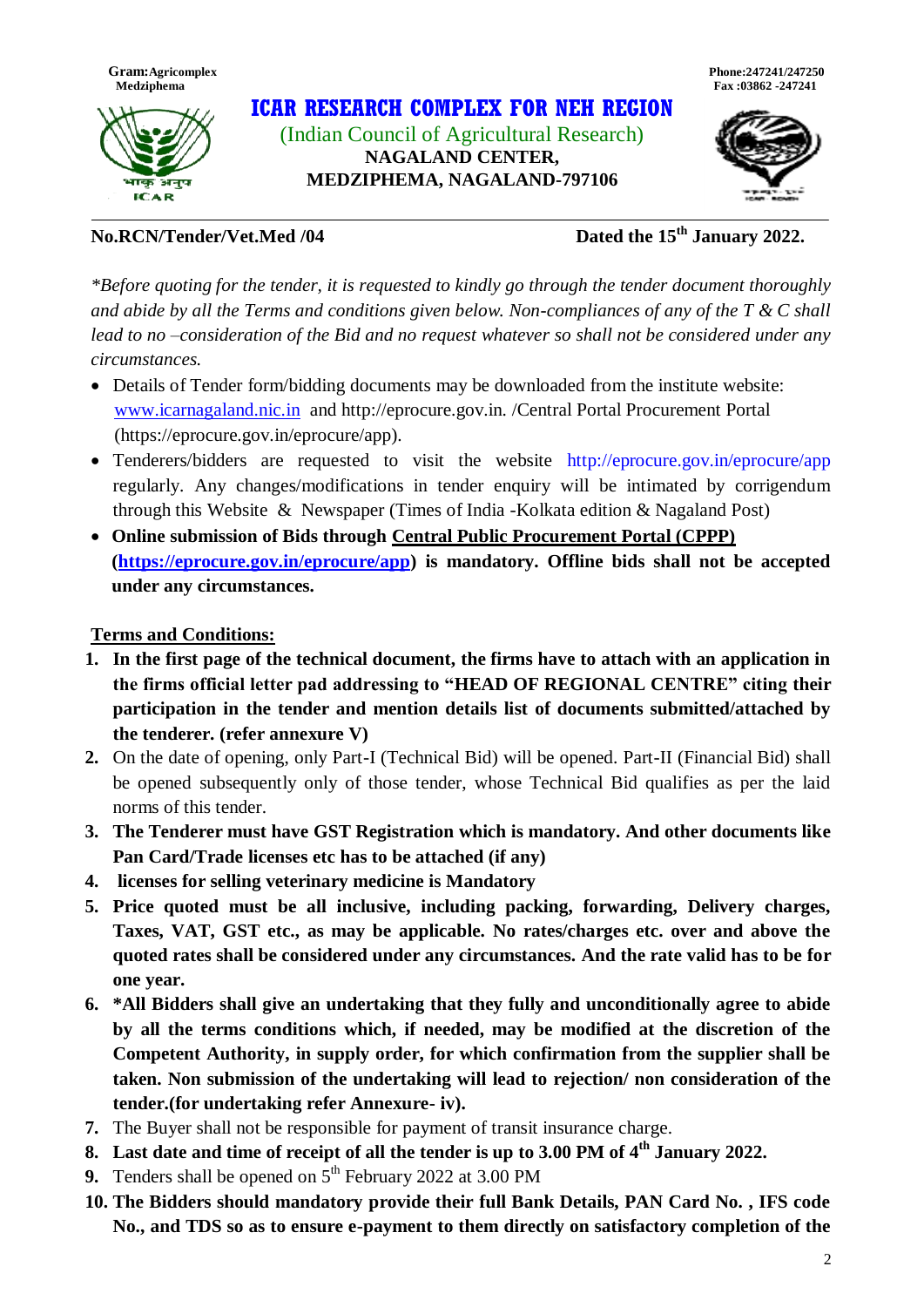**Supply/ installation with cum demonstration certificate should be submitted through the concern scientist/ In-charge and "Head of Regional Centre", to whom the supply is made (which should be free of cost and must be completed before payment).**

- **11.** No interest on security deposit and earnest money deposit shall be paid by the office to the tenderer.
- **12.** In case of any dispute, the **"Head of Regional Centre"**, ICAR Research Complex, Nagaland Centre shall act as the arbitrator and his decision shall be final and binding on the Contractor.
- **13.** Legal jurisdiction for all disputes shall be within purview of the Dimapur Court.
- **14. The "Head of Regional Centre"**, **reserves the right to accept or reject any quotation/ tender, in part or in full without assigning any reason thereof.**
- **15.** It is not mandatory to accept the lowest rate of the tenders. The decision of the competent Authority shall be the final to select the firms/contractors.
- **16.** If the above mentioned closing /opening day of the tender happened to be non working date due to Bandh/Strike as any other reasons, the tender will be received & opened on the following working day at the same time except on the 2nd (second) Saturday.
- **17.** For any query/ clarification, the undersigned may be approached at: Contact No.: 03862-247241 / **E-mail:** [rcn.storesection@gmail.com](mailto:rcn.storesection@gmail.com)

**Sd/- Assistant Administratrive Officer**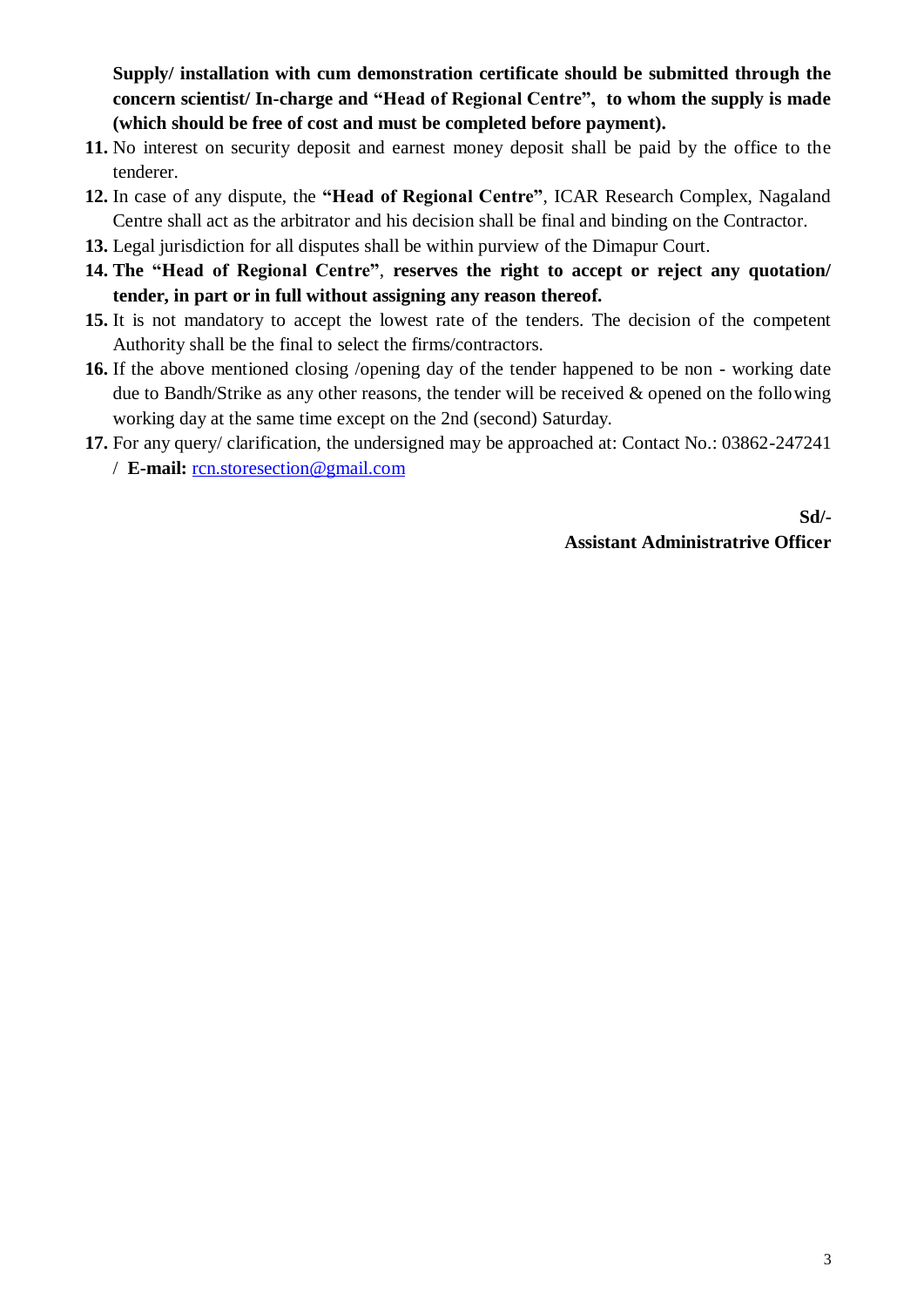

**ICAR RESEARCH COMPLEX FOR NEH REGION** (Indian Council of Agricultural Research) **NAGALAND CENTER, MEDZIPHEMA, NAGALAND-797106**



**No.RCN/Tender/Vet.Med /04 Dated the 15th January 2022.**

## **Others Terms & Conditions**

- **1. The Bidder have to Furnish related documents like details specification, technical literature, brand name, model & make, catalogue, authorization letter, dealership certificate, Manufacturing company registration certificate, Product certificate, price list (if any) etc in the technical bid.**
- **2. Dealership certificate/Agency certificate for the Manufacturer/Manufacturing firm should be enclosed if the rate is quoted by the Dealer/Agents. Sale tax certificate, Tax clearance (up-to date), valid CST/VAT/GST registration certificate, last 2-5 years financial standing etc, along with all the commercial terms & conditions, fully attached/intact in the technical bid, failing which the tender is liable to be rejected.**
- **3.** The guarantee/ warrantee should be from the date of supply.
- **4.** Illegible and Over writing, cutting etc. in the rates will make the tender liable for rejection.
- **5.** Furnishing of related documents like earlier supplied, experience (last 2-5 yrs), test qualifications, enrollment with any State Govt., Agency etc. has to be submitted by the tenderer.
- **6.** *Income tax clearance (up to date), last 2-5 years financial standing/balance sheet, annual turnover etc. should be enclosed (if any).*
- **7.** The supply should be F.O.R. destination ICAR, New-Medziphema to the respective Division/Stores.
- **8.** The rates quoted should be up to ICAR Research Complex for NEH Region, Nagaland Centre, New-Medziphema for the mentioned items. **The rates must be valid for 1 (one) year from date of quotation/ award of the supply**. It is pertinent to mention here that bidder, if successful, shall be bound to make the supply of the Medicines for a period of 1 (one) year, as above. If during the period of (one) year, the Bidder requests for enhancement of rates or expresses his/her inability to supply the Medicines or does not make the supply in time, without any rational justification, in the aforesaid cases, the entire amount of Security Deposit shall be forfeited and no request in this regard shall be entertained under any circumstances.
- **9. Performance guarantee of Rs.25,000.00 (Twenty Thousand) only shall have to be deposited by the successful Firm immediately on the receipt of the work order, in the form of Bank Guarantee/ Banker Cheque/ Demand Draft valid for 1(one) years payable at S.B.I., Medziphema. in favour of the "Head of Regional Centre", , ICAR Research Complex for N.E.H. Region, Nagaland Centre, Jharnapani, Medziphema.**
- **10.** If the selected tenderer does not accept the offer after issue of Letter award by the institute within 10(Ten) days. The offer made shall be deemed to be withdrawn without any notice
- **11.** The Successful Bidder, upon receipt of the Award for Supply, shall have to give acceptance letter in the firm offical letter pad.
- **12.** The successful firm should be in a position to supply medicine on short notice as and when needed.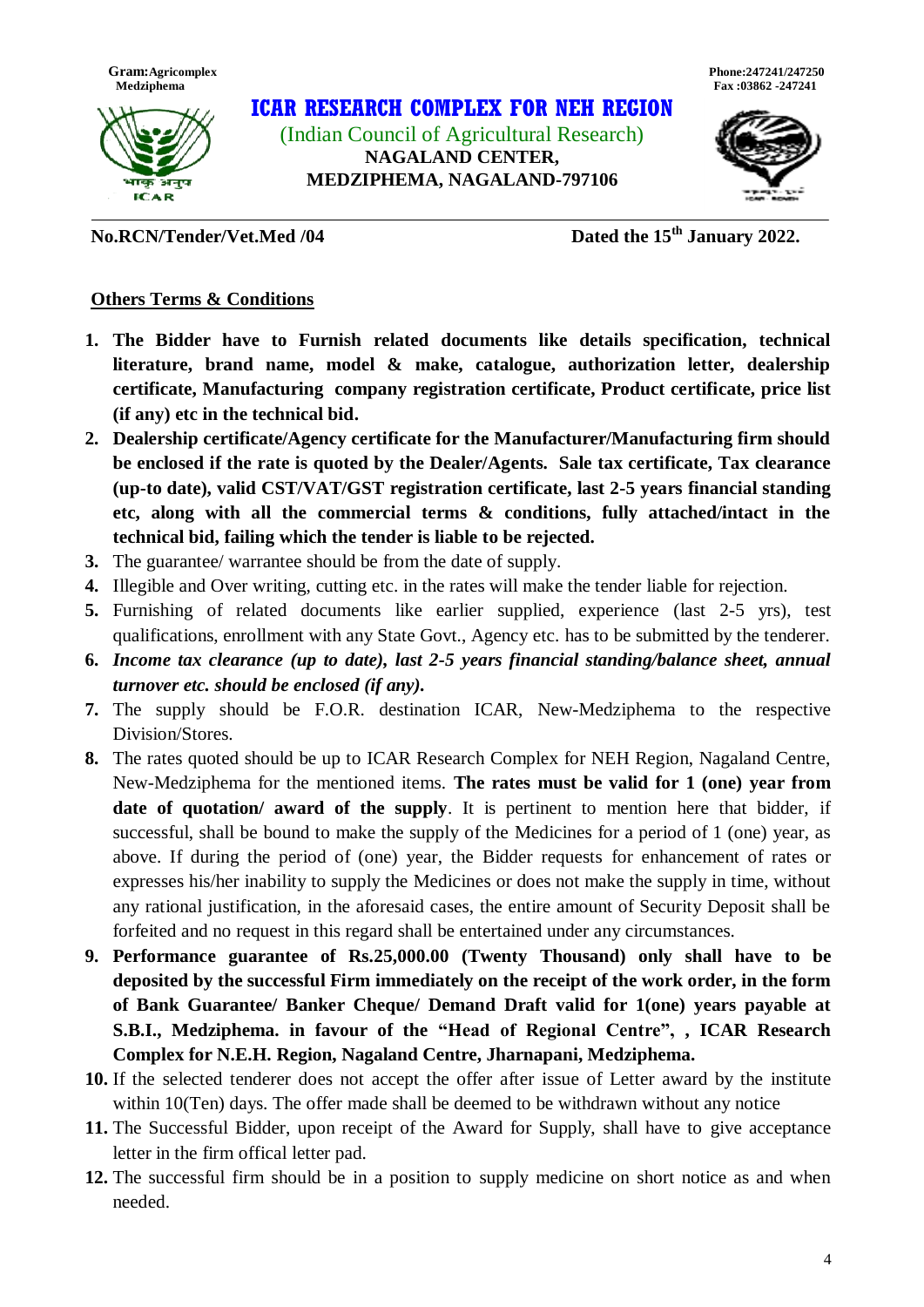- **13.** All expenses will be borne by the firm for sending medicine to ICAR Nagaland Centre.
- **14. The selected tenderers must complete the supply within 10 (ten) days from the date of issue of supply order. Delay in supply within the prescribed time limit as per the supply order shall attract 1% penalty of the bill value per week and part thereof.**
- **15. If the Successful tenderer is unable to supply/arrange the need materials due to out of stock or for some reason, then they have to intimate the competent authority i.e ICAR Nagaland Centre with an application citing genuine reason within 10 days from the issue of Supply order, if not the performance guarantee deposit will be forfeited and hence no request will be entertain on this matter.**
- **16.** The selected firm has to supply the product as quoted, and if the product is found to be of fake quality then the order will stand as cancelled, and then Performance Guarantee will be forfeited.
- **17.** Up to date drug license as issued by the concerned State Drug Authority.
- **18.** Medicines shall be supplied from manufactures holding up to date Good manufacturing Practices (GMP) certificate issued by the appropriate Licensing Authority and WHO, ISO certified and other relevant quality certifications.
- **19.** Medicines supplied to ICAR Research Complex for NEH Region, Nagaland Centre, Medziphema-797106 shall have at least 75% of shelf life.
- **20.** The supplier should take the onus of scientifically disposing of the supplied medicine (using appropriate methods) which gets expired during storage at ICAR Research Complex for NEH Region, Nagaland Centre, Medziphema-797106 at no extra cost.
- **21. After successfully Supply, the bill has to be submitted in triplicate in the name of The Head of Regional Centre, ICAR Nagaland Centre along with the receipted challan dully signed by the institute receiver.**
- **22. Mentioned account detail in the bill for release of payment.**
- **23.** No advance payment will be entertained by any means.
- **24.** The payment to the firm will be done through NEFT/ET.
- **25.** No interest on security deposit and earnest money deposit shall be paid by the office to the tenderer.
- **26. The Bidders should mandatory provide their full Bank Details, PAN Card No. , IFS code No., and TDS so as to ensure e-payment to them directly on satisfactory completion of the Supply with demonstration certificate should be submitted through the concern scientist/ In-charge and "Head of Regional Centre", to whom the supply is made (which should be free of cost and must be completed before payment).**
- **27. \***That in case of change in prescription or if due to any unavoidable circumstances medicine purchased could not be used; the firm will take back such medicine and reimburse the payment made.
- **28.** The institute will be at liberty to purchase medicine from the principals/manufacturers or from any other source if the rates quoted by them are lower than the rates quoted by the tenderer or other exigencies and emergency needs.
- **29.** The tenderer may specify discounts separately on the generic and marketed brands.
- **30.** This ICAR Research Complex for NEH Region, Nagaland Centre, Medziphema-797106 would not purchase the duplicate/substandard medicine and if supplied, appropriate action such as imposition of penalty and cancellation of agreement as the competent authority think to deem fit will be taken against defaulting suppliers. Therefore, the items supplied should be quality/branded items, from the original manufacturers. The suppliers will ensure replacement of the defective items etc, as & where found, within 24 hrs at his own cost.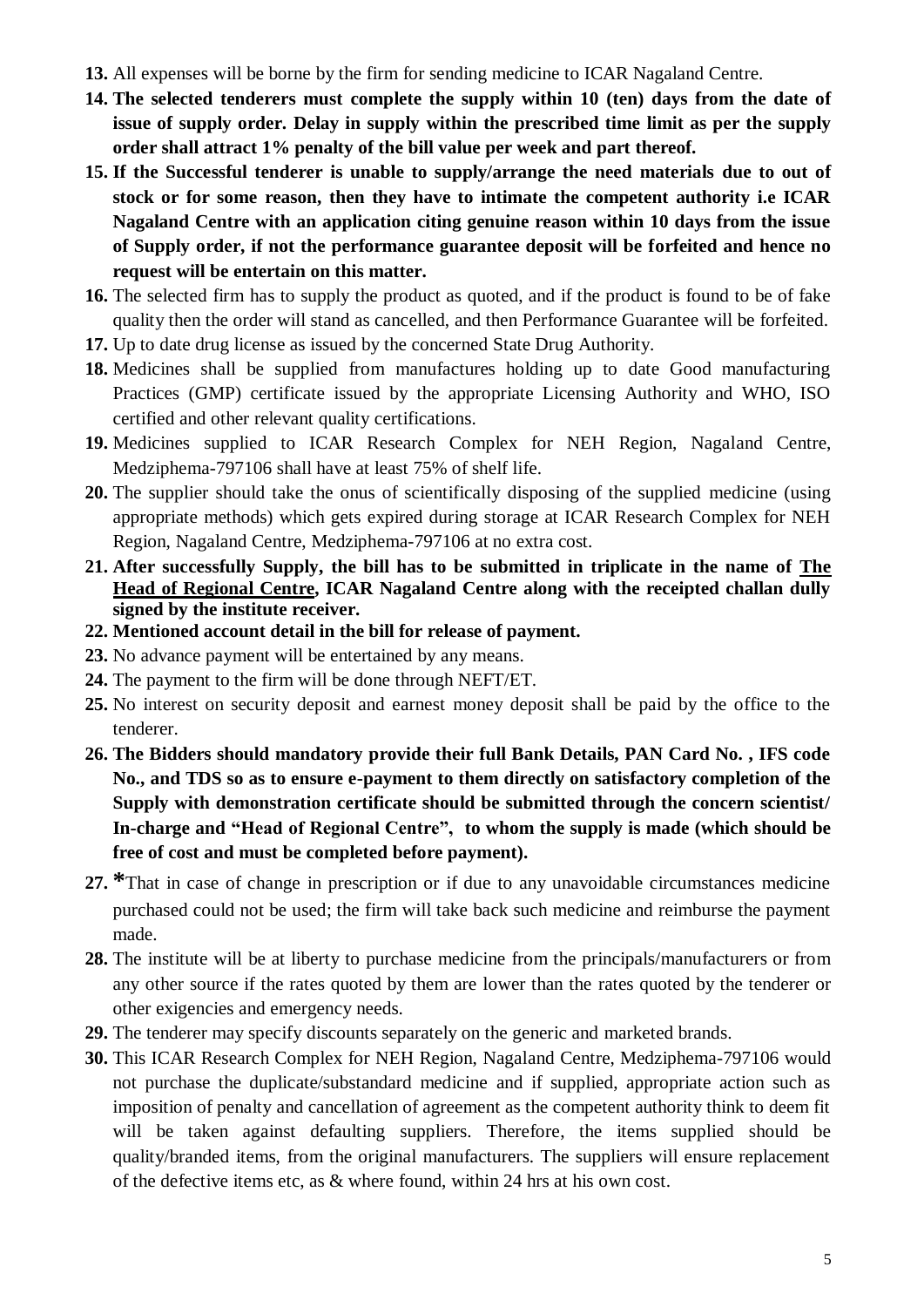- **31.** The tenderer who is awarded the contract shall have to supply all the medicines/drugs requisitioned in, except where at the time of tender/ tenderer has given list of such medicines/drugs which could not be supplied by the tenderer because of any law or marketing strategy of any company (duly supported by documents) and duly accepted by the Institute at the time of award of the contract.
- **32.** The ICAR Research Complex for NEH Region, Nagaland Centre, Medziphema-797106 reserves the right to accept or reject any tender in full or in part without assigning any reason thereof and giving any compensation. The decision of the ICAR Research Complex for NEH Region, Nagaland Centre, Medziphema-797106 in this regard shall be final and binding on the firm.
- **33.** In case of non-compliance of any terms & conditions by tenderer, ICAR Research Complex for NEH Region, Nagaland Centre, Medziphema-797106 will discontinue the contract immediately, by forfeiting the EMD/Security deposit.
- **34.** Other terms & conditions may be decided by the Competent Authority during entering the Contract Agreement.
- **35. The order for the product/Medicine will be done based on the requirement of the institute.**
- **36.** Online submission of Bids through **Central Public Procurement Portal (CPPP) [\(https://eprocure.gov.in/eprocure/app\)](https://eprocure.gov.in/eprocure/app)** is mandatory. Offline bids shall not be accepted under any circumstances.

**Sd/- Assistant Administratrive Officer**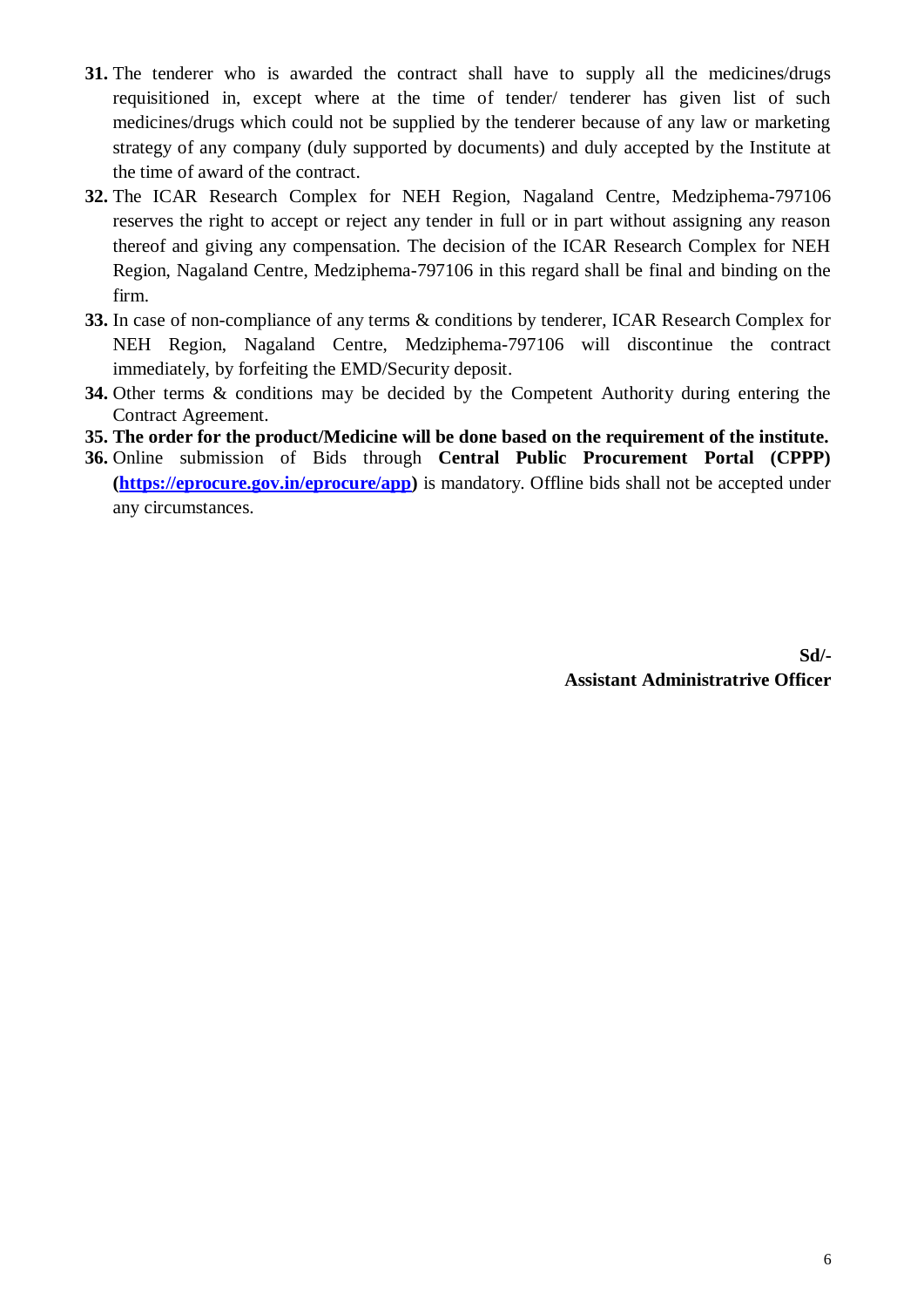# **Annexure I**

## **TECHNICAL BID PREPARATION**

## **Check list of Bid Documents**

| Sl.no | <b>Type of Bid</b>   | <b>List of Documents To be Attached</b>                       |  |  |
|-------|----------------------|---------------------------------------------------------------|--|--|
|       |                      | 1. Cover letter on official letter head duly signed by the    |  |  |
| A.    | <b>Technical Bid</b> | tenderer along with seal. (Annexure V)                        |  |  |
|       |                      | 2. Contact No. / e-mail ID/ Address (Mandatory)               |  |  |
|       |                      | 3. Trade License registration & Drug License (Mandatory)      |  |  |
|       |                      | 4. Service Tax Registration no (if any)                       |  |  |
|       |                      | 5. Tender Fee details (if any)                                |  |  |
|       |                      | 6. Proof of financial status in form of audited balance sheet |  |  |
|       |                      | for the last 2-3 financial years (if any)                     |  |  |
|       |                      | 7. Profile and Track record of the company/Firms (if any)     |  |  |
|       |                      | 8. Income tax clearance up to date (mandatory) (/ Proof of    |  |  |
|       |                      | financial status in form of audited balance sheet for the     |  |  |
|       |                      | last one financial years.                                     |  |  |
|       |                      | 10. Dealership certificate/Agency certificate for the         |  |  |
|       |                      | Manufacturer/Manufacturing firm.                              |  |  |
|       |                      | <b>Technical Catalogue of the quoted</b><br>11.               |  |  |
|       |                      | requirement of drugs with price (to be enclosed)              |  |  |
|       |                      | 9. Valid GST registration certificate (Mandatory)             |  |  |
|       |                      | Photo copy of pan card (Mandatory)<br>10.                     |  |  |
|       |                      | Last 2-5 yrs experience (if any)<br>11.                       |  |  |
|       |                      | Bank A/c detail (Name, Account No, Bank<br>12.                |  |  |
|       |                      | Branch, IFSC code and MICR code etc.)                         |  |  |
|       |                      | Undertaking and declaration (Format given in<br>13.           |  |  |
|       |                      | annexure iv) on official letter head duly                     |  |  |
|       |                      | signed by the tenderer along with seal. (Mandatory)           |  |  |
|       |                      | Other credentials/Supportive documents (if any)<br>14.        |  |  |
|       |                      |                                                               |  |  |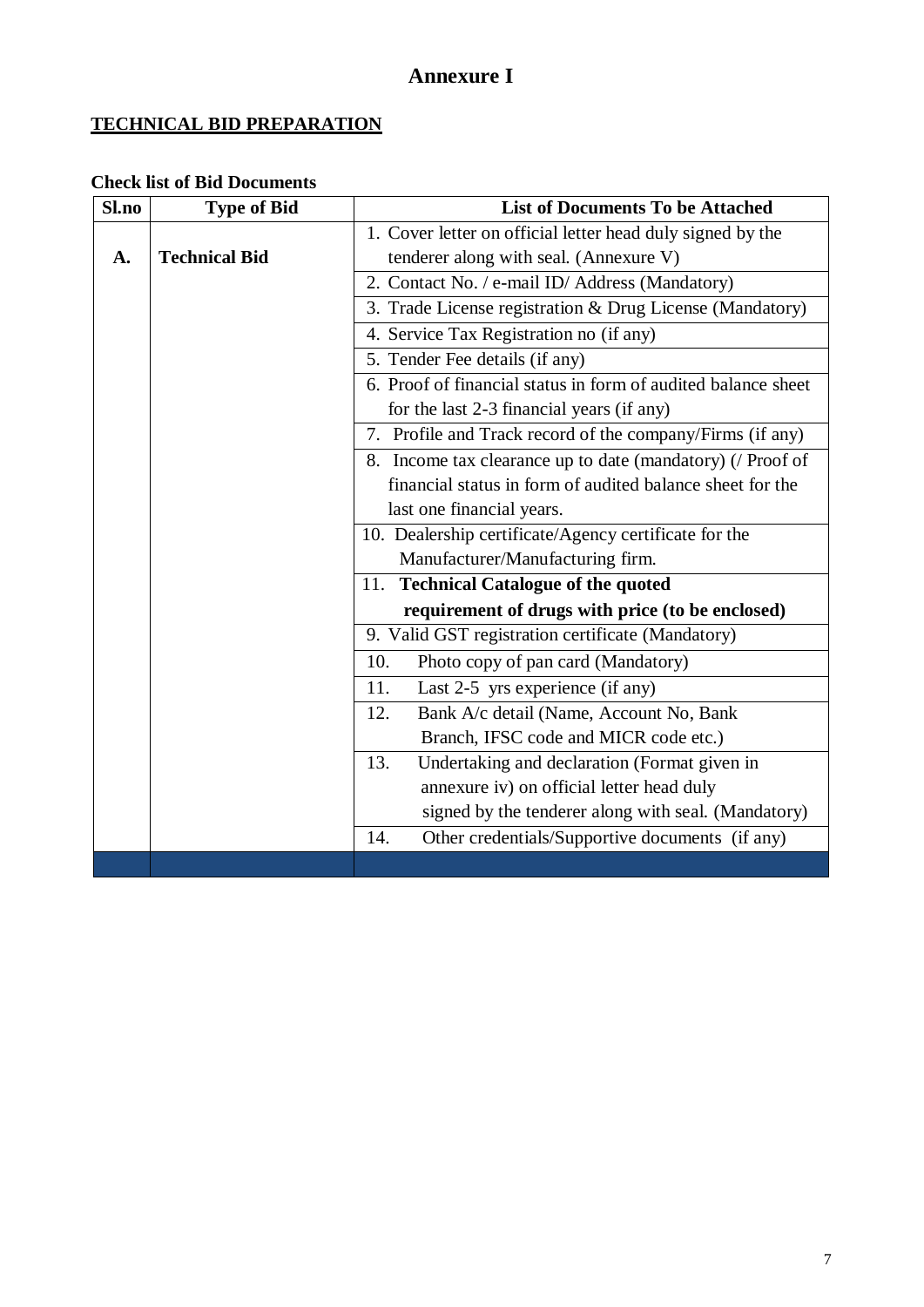# **Annexure II**

## **List of Medicine**

# **This is only a tentative list**

| <b>List of medicines</b>                                     | Rate per quantity |
|--------------------------------------------------------------|-------------------|
| Tetracycline Hydrochloride pwder                             | 100 gram          |
| Neomycine, Doxycycline & Lactobacillus combination<br>powder | 100 gram          |
| Enrofloxacin liquid                                          | $100$ ml          |
| Lactic acid Bacillus + Dextrose + Cephalexin powder          | 20 gram           |
| Amoxycillin trihydrate + DiCloxacillin powder                | $100$ gram        |
| Nefrotec                                                     |                   |
| Ambroxol                                                     |                   |
| Albendazole                                                  | 90 ml             |
| Piperazine Citrate                                           | 30 ml             |
| Amprolium salt                                               | $100$ gram        |
| Vit-K, Sulfaquinoxaline, Amprolium                           | 100 gram          |
| Codeine Phosphate, Chlorpheniramine Maleate                  | 120g              |
| Povidone-iodine                                              | 500 ml            |
| Potassium Permanganate                                       | 450gram           |
| Formalin                                                     | 1000 ml           |
| Didecyl dimethyl ammonium chloride                           | 500 ml            |
| Isopropyl Alcohol                                            | 500 ml            |
| Phenyl                                                       | 1000 ml           |
| Vit-A, $D$ , $E$ , $B$ 12                                    | 1000 ml           |
| Vits & Mineral Complex                                       | 1000 ml           |
| Oral Calcium                                                 | 1000 ml           |
| NaCL, Dextrose, Sodium Citrate & KCL                         | 100 gram          |
| vit-D3 & B12                                                 | 1000 ml           |
| Vits-E, Selenium & Aloe Vera                                 | 100 gram          |
| $Mineral + methionine$                                       | 1000 ml           |
| Vits-B1, B6, B12                                             | 1000 ml           |
| $Cyanocobalamin + soluble liver fraction$                    | 1000 ml           |
| <b>MISCELLENOUS</b>                                          |                   |
| Absorbent cotton                                             | pack              |
| Syringe 2ml, 5 ml, 10 ml, 20 ml                              | $100$ nos.        |
| <b>Surgical Handloom Cotton</b>                              | pack              |
| Hand wash                                                    | $100$ ml          |
| <b>Surgical Glove</b>                                        | 100 no.           |
| <b>Bp Blade</b>                                              | 10 no.            |
| Disecting set for poultry                                    | $1$ no.           |
| <b>Surgical Face Mask</b>                                    | 100 no.           |
| Bp handle                                                    | 10 no.            |
| Lasota Vaccine                                               | 100 or 1000 dose  |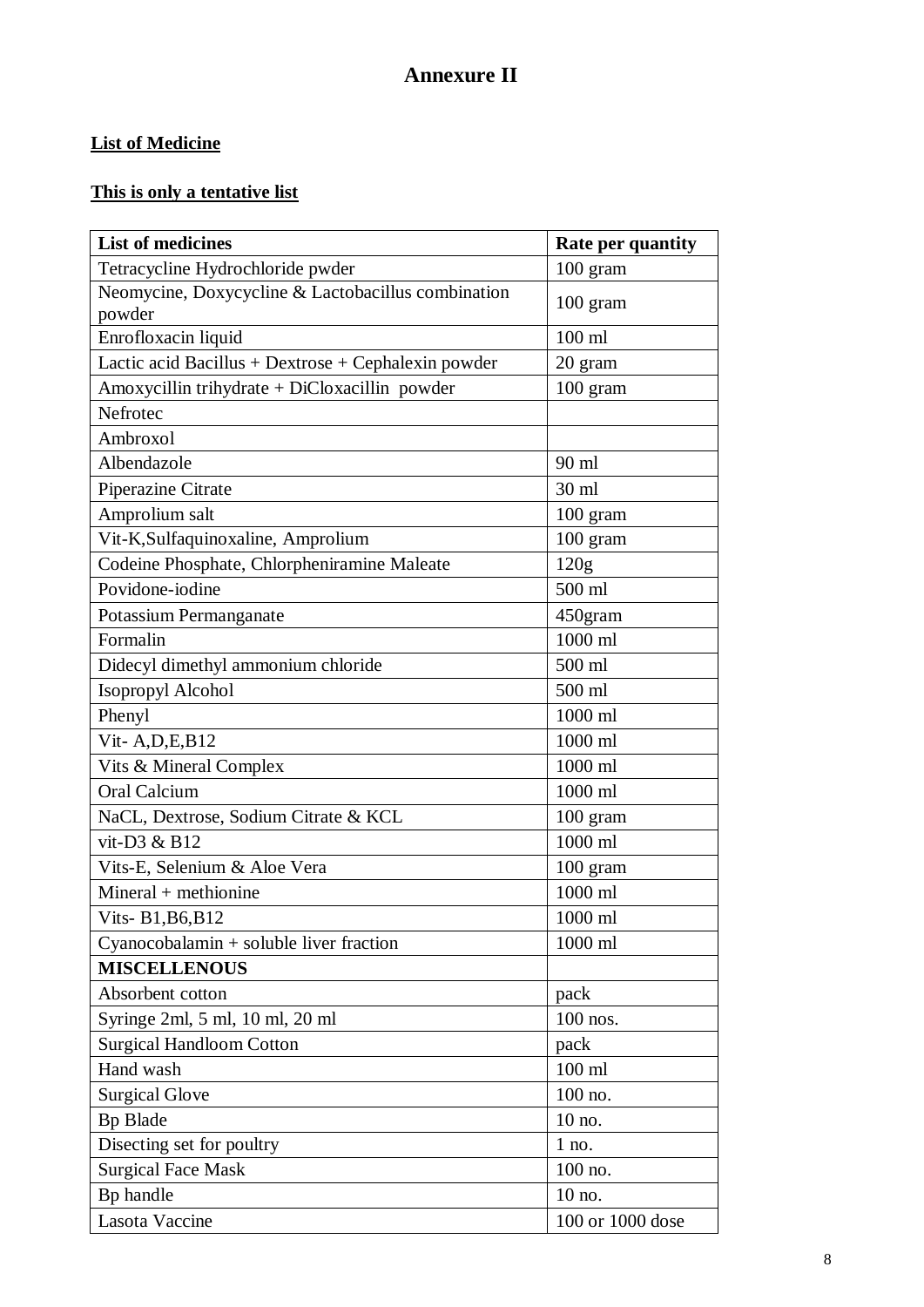| <b>IBD</b> Vaccine                       | 100 or 1000 dose |
|------------------------------------------|------------------|
| <b>R2B</b> Vaccine                       | 100 or 1000 dose |
| <b>Fowl Pox Vaccine</b>                  | 100 or 1000 dose |
| R2B killed + IBD Vaccine                 | 100 or 1000 dose |
| Tylosin powder                           | 100 gram         |
| Ceftiofur                                |                  |
| <b>FMD</b> Vaccine                       | 30 ml            |
| HST B.Q Vaccine                          | 500 ml           |
| Utrifit liquid                           | 500 ml           |
| <b>Normal Saline</b>                     | 500ml            |
| <b>DNS</b>                               | 500 ml           |
| Calcium Boroglucate                      | 450 ml           |
| Meboliv                                  | $24$ ml          |
| Sodium Sulfadimethyl Pyrimidne           | 450 ml           |
| Ligrocain hydrochloride injcetion        | 30 ml            |
| Ligrocain hydrochloride Jelly            | $30 \text{ gm}$  |
| Vitiman B Complex injection              | 30ml             |
| <b>Skinheel</b>                          | 75ml             |
| Chronic eatgut                           | $2 - 0/3 - 0$    |
| Meloxicam & Paracetamol injection        | $30 \text{ ml}$  |
| Pherimine Maleate injection              | 33 ml            |
| Himax ointment                           | 50 gm            |
| invermeclin injection                    | 10/30 ml         |
| Rafusios set                             |                  |
| deltamehrin (1.25%)                      | 50 ml            |
| Xylazine injection $(2\%w/v)$            | $10 \text{ ml}$  |
| Siguil injection                         |                  |
| Dexamethasone sodium phosphate injection | 5ml              |
| Ferberdarole Bolus (1.5)                 |                  |
| Triful promajine Hydrochloride injection | 5 <sub>ml</sub>  |
| Vitiman ADE3                             | 30 ml            |
| Nylon Thread                             |                  |
| Oxytocin                                 |                  |
| $Ciproflox (ax) + Tirit (az)$            | 1 box            |
| Metroridazole injection                  |                  |
| Livotas                                  | 200 ml           |
| <b>Gynae Gloves</b>                      |                  |
| Feaberdazole tablets (150 mg)            |                  |
| Enrofloxaein injection                   |                  |
| Leftriaxone & Urea Pessary               |                  |
| Serratiopeptidose Enzyme bolus           |                  |
|                                          |                  |
| <b>Generic Product</b>                   |                  |
| Absorbable/Non Absorbable Cotton         |                  |
| <b>Aceclofenac Bolus</b>                 |                  |
| Albendazole liquid Blous                 |                  |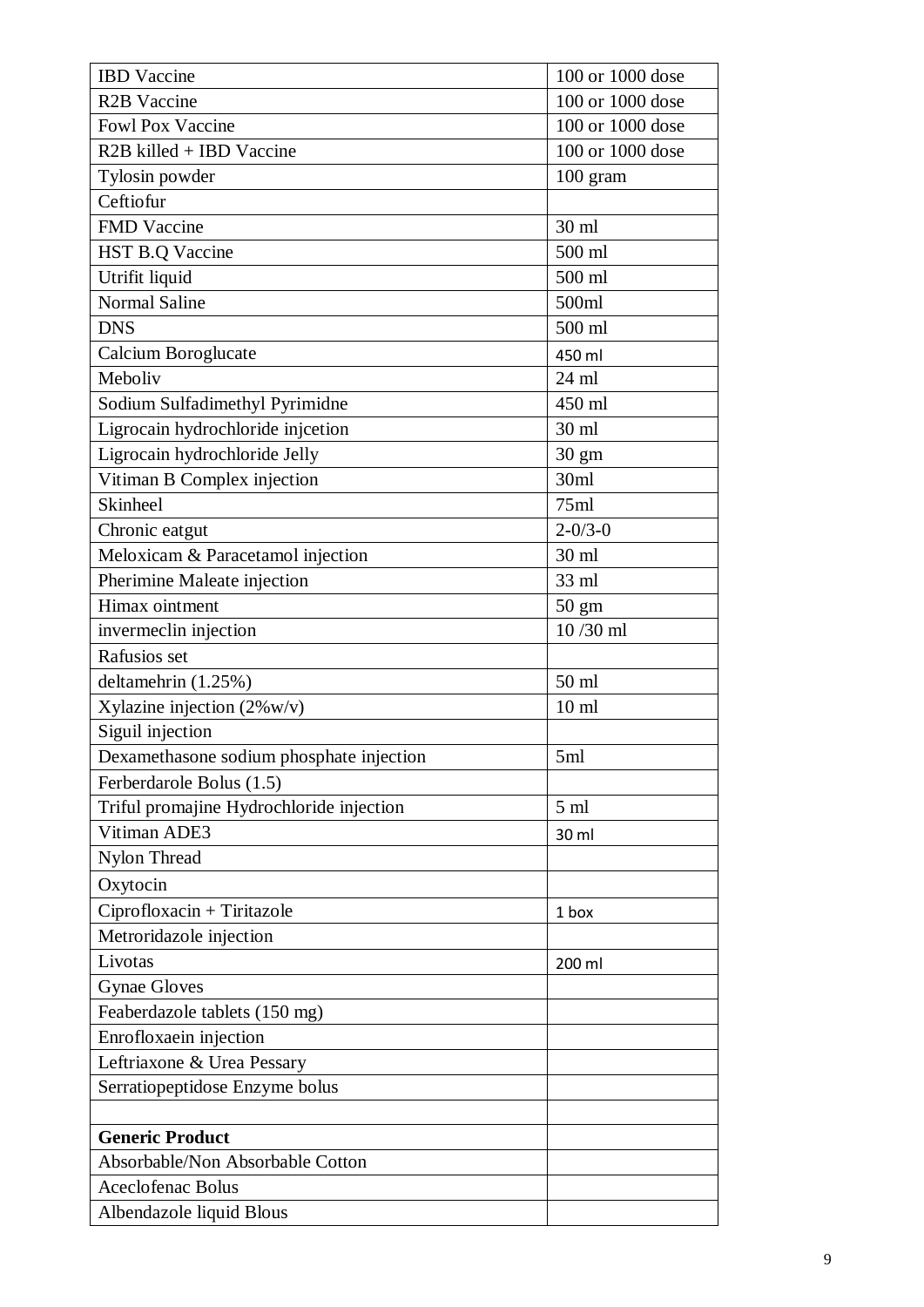| Amoxicillin Inj                                       |  |
|-------------------------------------------------------|--|
| <b>Antibloat Preparations Oral</b>                    |  |
| Antidiarroeal Suspensions/Solutions                   |  |
| Antiinflammatory analgesic Topical Gels/Sprays        |  |
| Anti-mastitic preparations                            |  |
| <b>Antiseptic Dusting Powders</b>                     |  |
| (Sulphacetamide+Neomycin+Bacitracin / Other           |  |
| Combinations)                                         |  |
| Antiseptic ointments/lotions                          |  |
| Antitussives                                          |  |
| Antivenin                                             |  |
| Atropine sulphate inj                                 |  |
| <b>Bleaching Powder</b>                               |  |
| <b>Boric Acid</b>                                     |  |
| Botropase /Haemostat injection                        |  |
| <b>BP</b> Blades                                      |  |
| Buserelin Inj                                         |  |
| Calcium+ Vitb Complex + Vit D Inj                     |  |
| Ceftriaxone Inject.                                   |  |
| Chlorpromazine Inj                                    |  |
| Chorionic Gonadotropin                                |  |
| Ciprofloxacin+Tinidazole Oral                         |  |
| Closprostenol Inj                                     |  |
| Dexamethasone Inj                                     |  |
| Dinoprost Tromethamine Inj                            |  |
| Disinfectant solution                                 |  |
| <b>Distilled Water</b>                                |  |
| Furosemide inj                                        |  |
| Furosemide Oral                                       |  |
| Doxycyclin Powder Oral                                |  |
| Doxapram inj                                          |  |
| Dydrogestrone Oral                                    |  |
| Ectoparasitics (Butox Etc) Sprays/Pour-Ons            |  |
| Enrofloxacin Inj                                      |  |
| Fenbendazole Oral                                     |  |
| Flunixin Meglumine Inj                                |  |
| Furazolidone Intrauterine                             |  |
| Gauze Bandage                                         |  |
| Gentamicin Inj                                        |  |
| Glycerin                                              |  |
| Herbal Antidiarrhoeals (Diarocare/Diarronil Etc) Oral |  |
| Herbal Antiseptic Ointments/Sprays                    |  |
| Herbal Liver Tonics Oral                              |  |
| <b>Herbal Uterine Tonics</b>                          |  |
| Intraveinous Drips (NS/DNS/RL Etc)                    |  |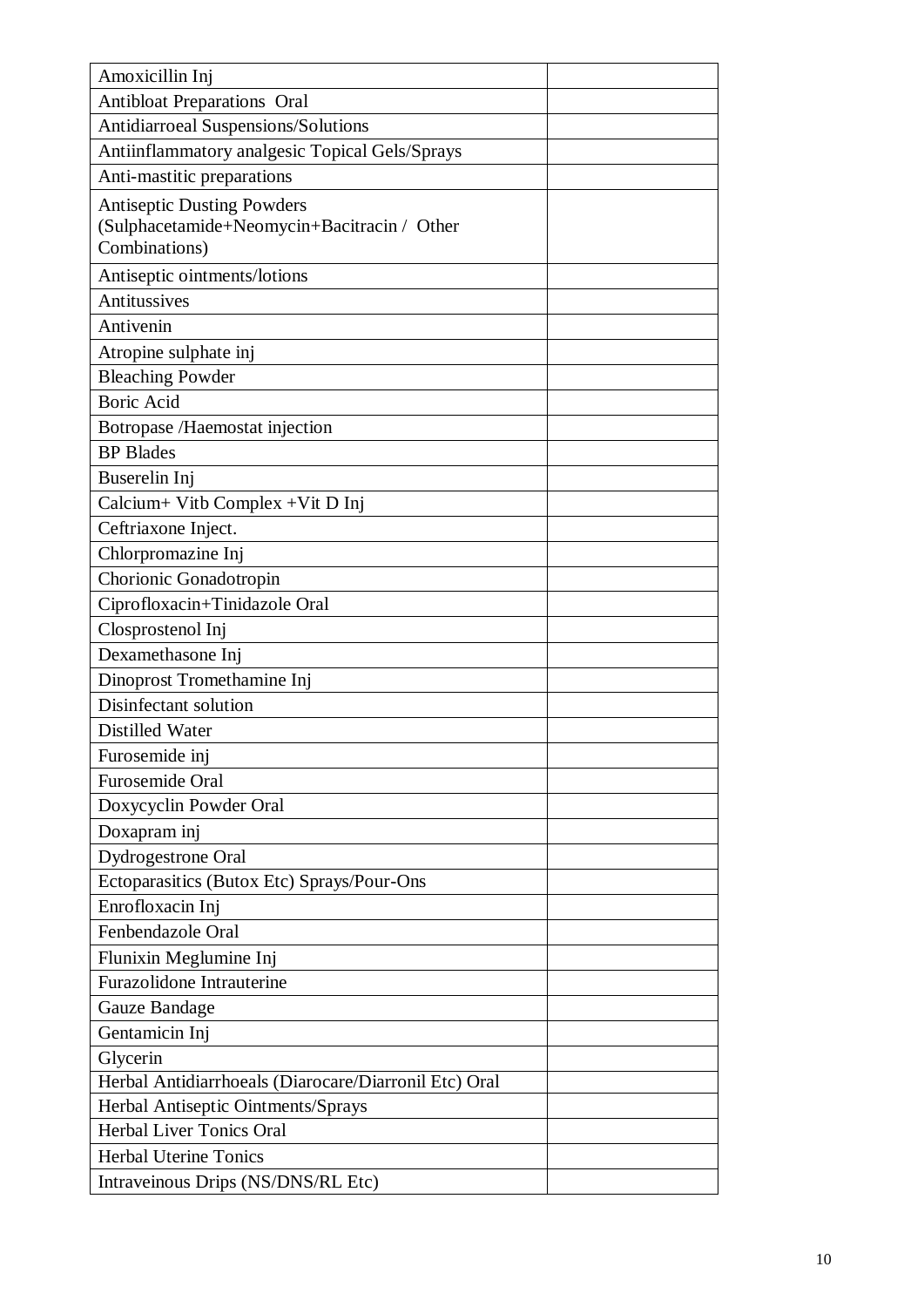| Iron Inject (Ferrous Fumarate+ Vit B12+ Folic Acid)  |
|------------------------------------------------------|
| <b>IV Canula</b>                                     |
| <b>Iv Infusion Sets</b>                              |
| Ivermectin Inj/Oral                                  |
| Ketamine Inj                                         |
| Levofloxacin+Ornidazole+Vitamin E Intrauterine       |
| Liquid Calcium + Multivitamin Supplement Oral        |
| Liquid Multi Mineral Supplement Oral                 |
| Liquid Yeast Extract + Vit B Supplement Oral         |
| Liver Extract $+$ Vit B Complex Inj                  |
| Liver Extract Inj                                    |
| Local Anaesthetics (Lignocaine/Procaine) Injectables |
| Meloxicam Inj/Meloxicam Combinations                 |
| Meloxicam drops oral                                 |
| Metoclopramide Inj                                   |
| Metronidiazole+Loperamide+Furazolidone Oral          |
| Multivitamin-mineral Electuaries                     |
| Oral Electrolyte Powder                              |
| Oxyclozanide+Levamisole+Silymarin Oral               |
| Oxytetracyclin Inj                                   |
| Oxytocin Inj                                         |
| <b>Paracetamol Bolus</b>                             |
| $PGF2$ ά inj.                                        |
| Pheniramine Maleate Inj                              |
| <b>Plaster Of Paris</b>                              |
| Potassium Permanganate                               |
| Povidone Iodine Solution                             |
| Povidone Iodine+ Metronidazole Intrauterine          |
| Prednisolon Inj                                      |
| Ranitidine Inj/Oral                                  |
| Selenium feed supplement                             |
| Serratiopeptidase Bolus                              |
| Serum Gonadotropin Inj                               |
| Sodium Salt Of 4-Dimethyl Amino-2 -Methylphenyl-     |
| Phospinic Acid Inj                                   |
| Isopropyl alcohol disinfectant                       |
| Strepto-Penicillin Inj                               |
| Sulhphatrim Oral                                     |
| <b>Surgical Gloves</b>                               |
| <b>Surgical Instruments</b>                          |
| Suture Material (Absorbable/Non Absorbable)          |
| Syringes -1 ml, 2 ml, 5 ml, 10 ml, 20 ml             |
| Tr.iodine solution                                   |
| Tolfenamic Acid Inj.                                 |
| Turpentine Oil                                       |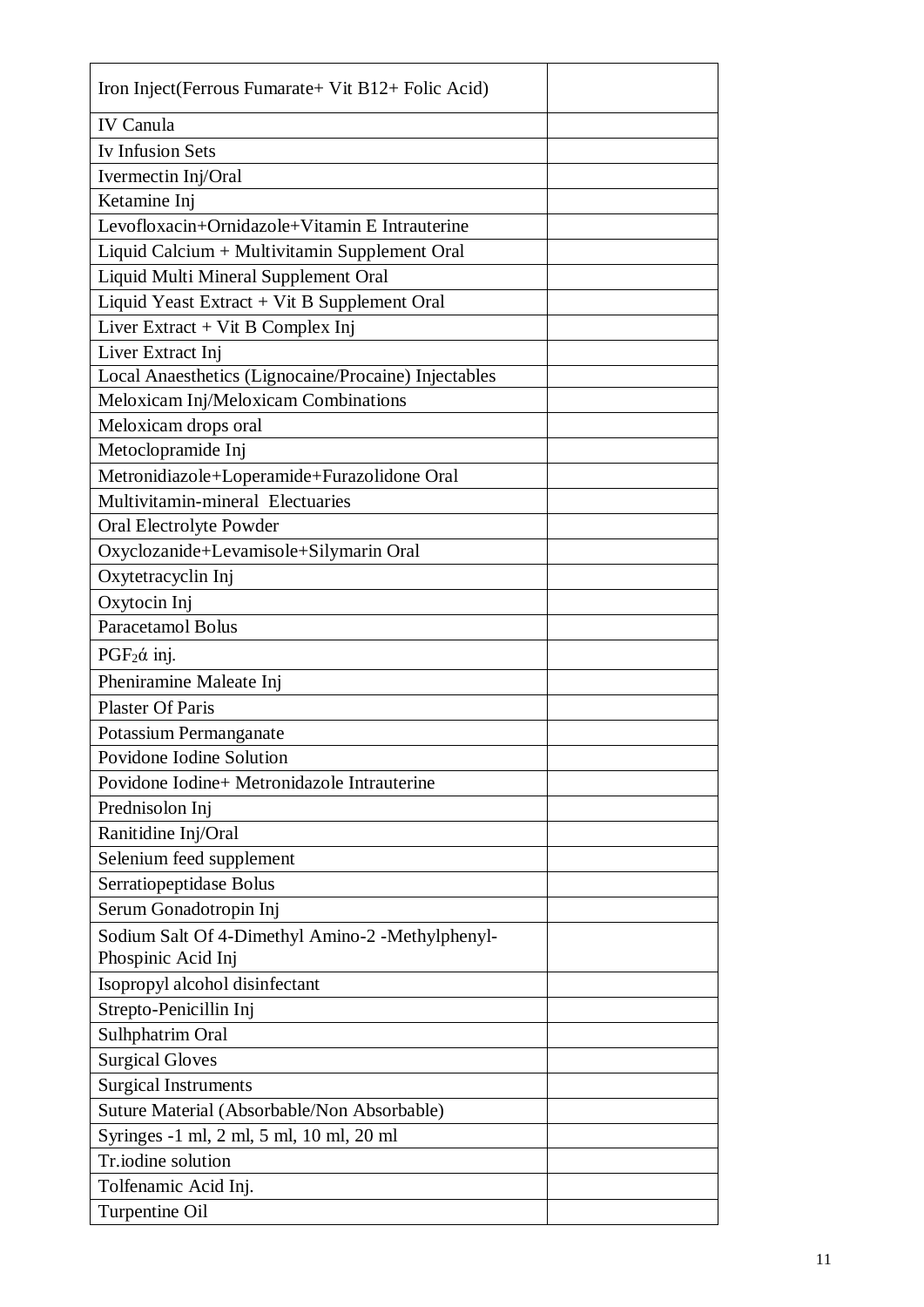| <b>Uterine Cleanser</b>                                         |
|-----------------------------------------------------------------|
| <b>Vaccines FMD</b>                                             |
| Vaccine Classical Swine fever                                   |
| Valethamate Bromide Inj                                         |
| Vitamin B Complex Inj                                           |
| Vitamin E+ Vitamin E Inj                                        |
| <b>Water Disinfectant</b>                                       |
| Intrauterine bolus                                              |
| H.S & B.Q vaccine                                               |
| Equine Chorionic Gonadotrophin                                  |
| Tonophosphan                                                    |
| Calcium Borogluconate                                           |
| Piperazine citrate                                              |
| Utrifit liquid                                                  |
| Sulfa drugs                                                     |
| Progesterone                                                    |
| Estrogen                                                        |
| Pregnant Mare Serum Gonadotrophin                               |
| Equine Chorionic Gonadotrophin                                  |
| Human Chorionic gonadotrophin                                   |
| oral iron supplement (Ferrous fumarte + Vit B12+ folic<br>acid) |
| Liquid paraffin                                                 |
| Amoxicillin + Sulbacram                                         |
| Ceftriaxore + Tazobactam                                        |
| Hydrogen Peroxide                                               |
| Pantoprazole inject                                             |
| Ondansetrum inject/Oral                                         |
| Metoclopramide inj                                              |
| Vaginal Speculum                                                |
| Intrauterin infusion catheters (disosable)                      |
| infant milk replacement                                         |
| Vit K injection                                                 |
| <b>Hypodermic Needles</b>                                       |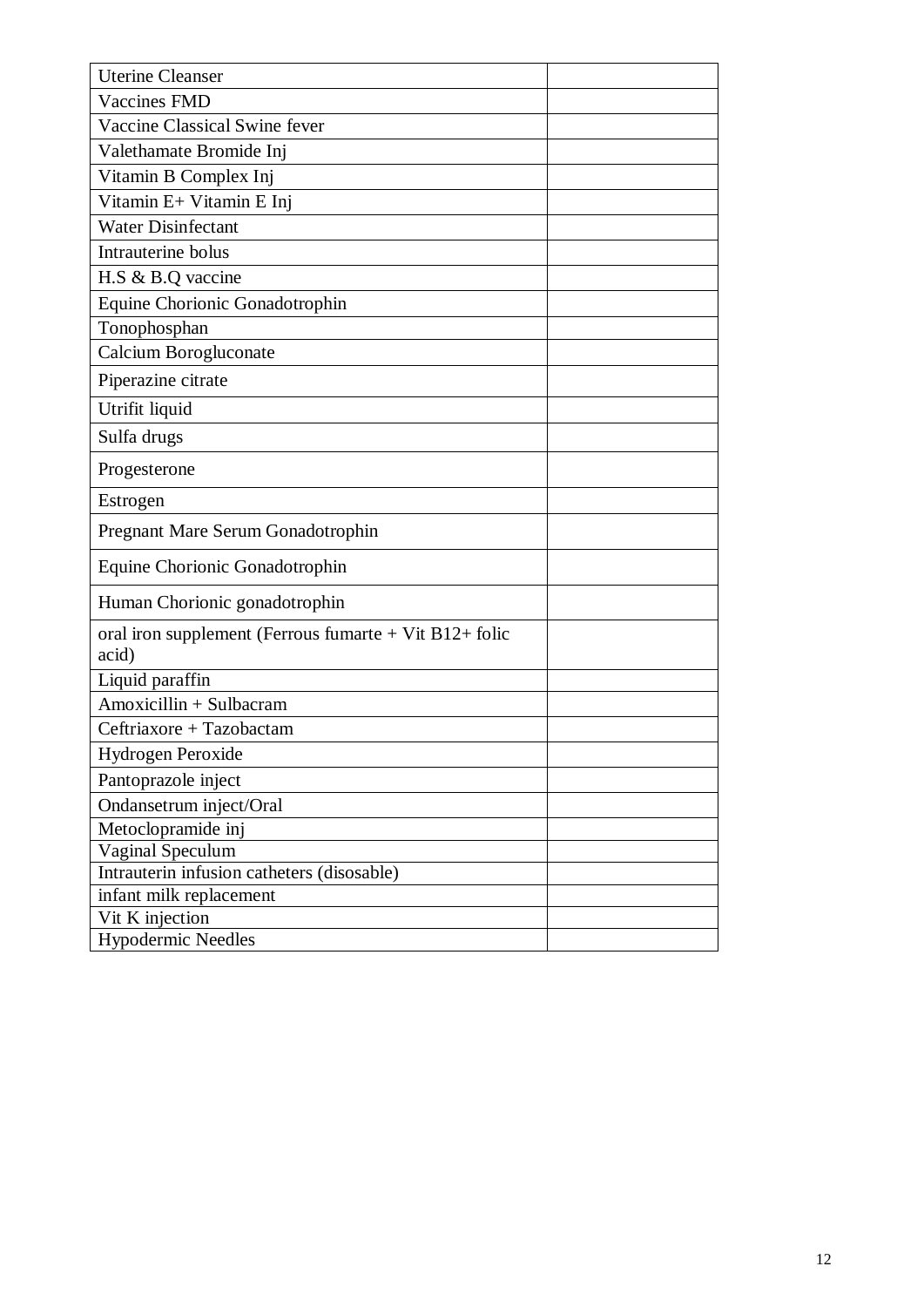## **Annexure- iii**

### **Financial Bid**

#### **PRICE BID**

### **To be quoted separately in the excel sheet provided as BOQ (Financial Bid) as uploaded in the CPP Portal.**

#### **PREPERATION OF FINANCIAL BIDS**

| S.No. | Description of Stores           |        | Minimum Discount in   Minimum Discount in |
|-------|---------------------------------|--------|-------------------------------------------|
|       |                                 | figure | words                                     |
|       | Percentage of discount on the   |        |                                           |
|       | Maximum Retail Price of all the |        |                                           |
|       | Branded Medicines/drugs.        |        |                                           |
|       | Percentage of discount on the   |        |                                           |
|       | Maximum Retail Price of all the |        |                                           |
|       | Generic Medicines/drugs.        |        |                                           |

Note:-

- (i) Comparison will be made for allotment of contract on the basis of maximum discount offered on M.R.P.
- (ii) If two or more firms quoted same maximum discount on M.R.P, contract will be awarded to the firm who have maximum turn over during last one year.
- (iii) GST where payable will be on Retail Price (Sales Price) arrived after deduction of discount from M.R.P.

If different firms are emerged as L1 seperately for Brandeed Medicines/Drugs and Generic Medicines the ICAR Research Complex for NEH Region, Nagalnd Centtre, Medziphema-797106 reserve the right to either accept the L1 of different firm/agencies or will negotiate, with the firm who has quoted the maximum discount on gross value of L1 items to lower the rate of other item up to the limit of L1 quoted by other firms. In this context, final decision of the committee will be binding to all and no claim in the regard can be entertained.

In order to ensure regular supply in case of any exigency at the discretion of the "Head of Regional Centre", , the orders may also be placed to the other firms, in the ascending order, L 2, L 3.

The contract for procurement of Medicine can be continued/renewed for further year(s) subject to satisfaction of the ICAR Research Complex for NEH Region, Nagalnd Centtre, Medziphema-797106 and on mutual consent of both the parties subject to the condition/ rules framed by the Government of India from time to time.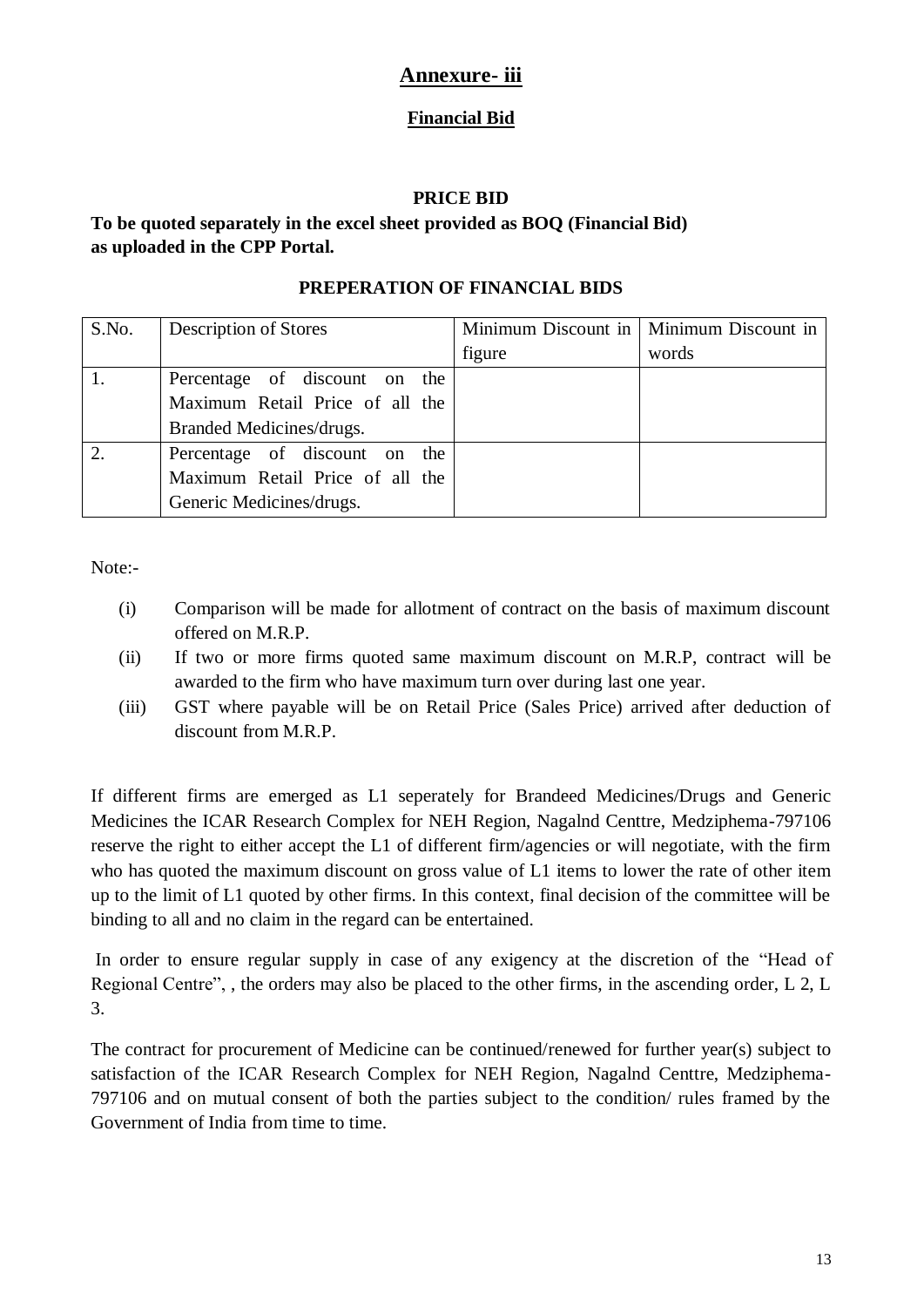## **Annexure – iv**

#### **UNDERTAKING (to be submitted in Agency/firm's letter pad compulsory & Mandatory)**

I/We have read and understood the ICAR Nagaland Centre, General Terms and Conditions contained in the application form. I/We do hereby declare that all the details provided in this application form are true to the best of my/our knowledge and belief and any mis-representation of facts will render me/us liable to any action as may be deemed fit by ICAR Nagaland Centre..

I/We do hereby also accept ICAR Nagaland Centre have the right to accept or reject this application and not to issue invitation to Tender to me/us.

I/We undertake to communicate promptly to ICAR Nagaland Centre any changes in the condition or working of the firm. It is certified that we have not been blacklisted by any organization of Government of India including Central Vigilance Commission (CVC) in the last three years. The undersigned is fully authorized to sign and submit this application form on behalf of the organization, he/she represent. We authorize ICAR Nagaland Centre to approach individuals, employees, firms and corporations to verify our competence and general reputation.

**Name of the Contractor/Firm:**

**Signature with Contractor/Firm seal \_\_\_\_\_\_\_\_\_\_\_\_\_\_\_\_\_\_\_\_\_\_\_\_\_\_\_\_\_\_\_\_\_\_\_\_\_\_\_**

**Address (full):**

**Contact No :**

Place: …………………… Date: …………………….

\*The tender of the firm will be rejected if undertaking is not submitted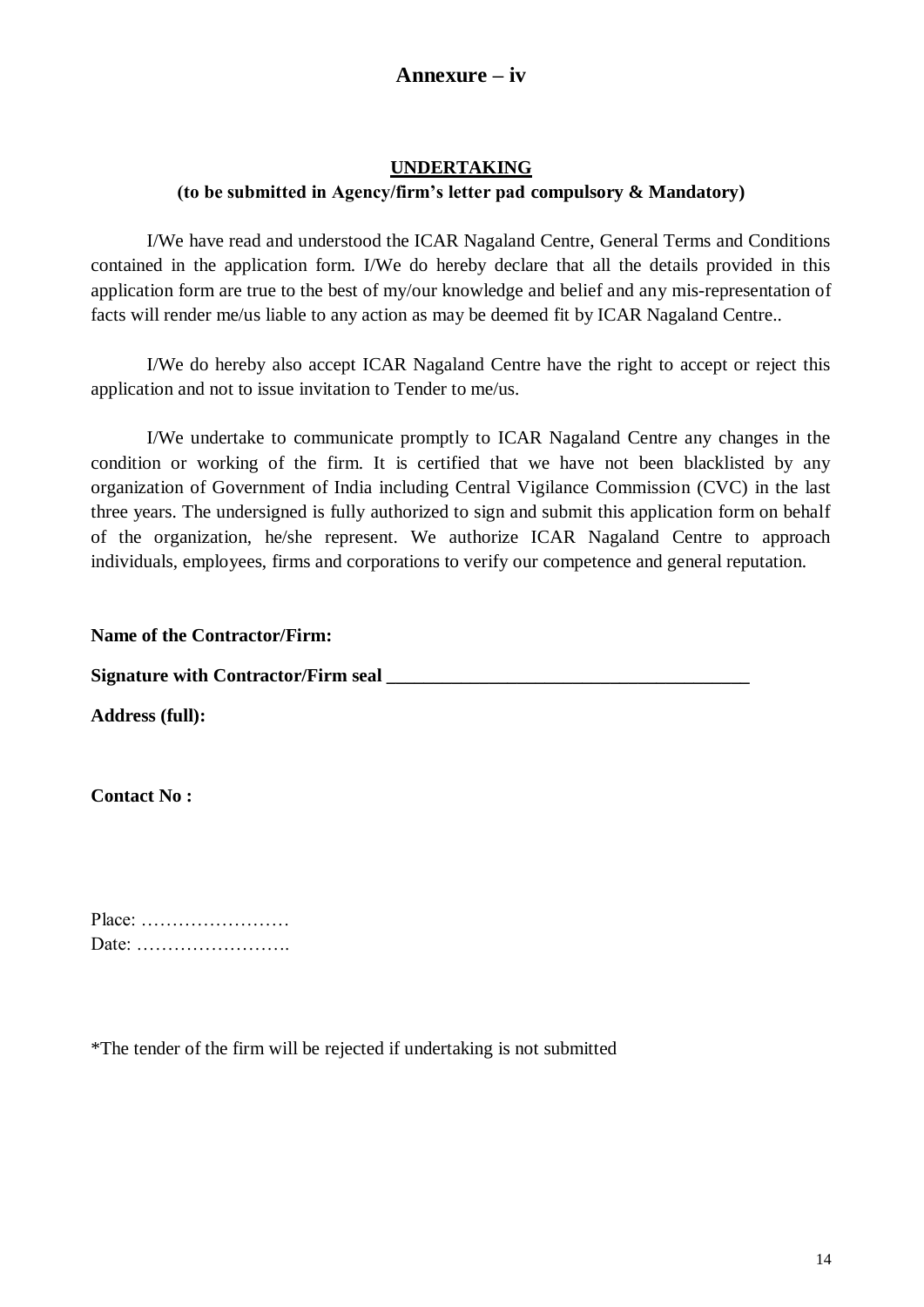## **Annexure – V**

(Covering letter For eg.)

**To,** 

## **HEAD OF REGIONAL CENTRE**

ICAR Research Complex For NEH Region Nagaland Centre, Medziphema-79716.

## **Sub : Participating for tender on "Supply of Veterinary Medicine"**

#### **Dear Sir,**

I am herewith submitting my participation for tender on "Supply of Veterinary Medicine" at ICAR Nagaland Centre, and the details list of documents submitted/attached for reference are as cited below.

This is for your kind information please.

Thanking you.

Yours faithfully

(XYZ)

Firm Seal with designation.

#### **List of Documents attached.**

1. xyz.

2… Xyz etc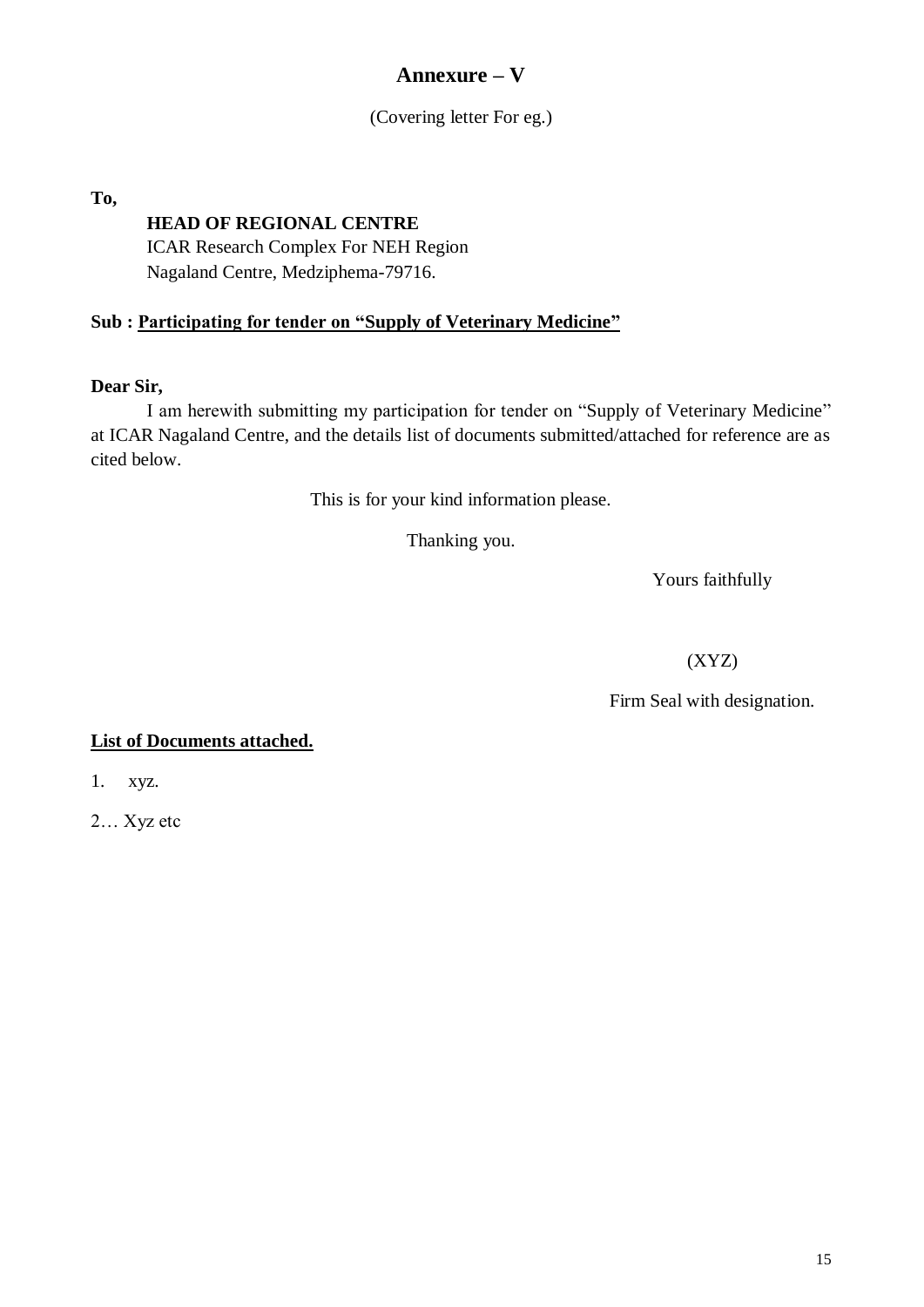#### **Instructions for Online Bid Submission**

The bidders are required to submit soft copies of their bids electronically on the CPP Portal, using valid Digital Signature Certificates. The instructions given below are meant to assist the bidders in registering on the CPP Portal, prepare their bids in accordance with the requirements and submitting their bids online on the CPP Portal.

For More useful information for submitting online bids on the CPP Portal may be obtained at [https://eprocure.gov.in/eprocure/app.](https://eprocure.gov.in/eprocure/app)

#### **REGISTRATION**

- Bidders are required to enroll on the e-Procurement module of the Central Public Procurement Portal (URL https://eprocure.gov.in/eprocure/app.) by clicking on the link "**Online Bidder Enrollment'** on the CPP Portal which is free of charge.
- As part of the enrolment process, the bidders will be required to choose a unique username and assign a password for their accounts.
- Bidders are advised to register their valid email address and mobile numbers as part of the registration process. These would be used for any communication from the CPP Portal.
- Upon enrolment, the bidders will be required to register their valid Digital Signature Certificate (class II or Class III certificates with signing key usage) issued by any certifying authority recognized by CCA India (e.g. Sify/nCode/eMudhra etc.) with their profile.
- Only one valid DSC should be registered by a bidder. Please note that the bidders are responsible to ensure that they do not lend their DSC"s to others which may lead to misuse.
- Bidder then logs in to the site through the secured log-in by entering their users ID/password and the password of the DSC/e-Token.

## **SEARCHING FOR TENDER DOCUMENTS**

- There are various search options built in the CPP Portal. To facilitate bidders to search active tenders by several parameters. These parameters could include Tender ID, Organization Name, Location, Date, Value etc. There is also an option of advanced search for tenders, wherein the bidders may combine a number of search parameters such as Organization Name, Form of Contract, Location, Date, Other keywords etc. to search for a tender published on the CPP Portal.
- Once the bidders have selected the tenders they are interested in, they may download the required documents/tender schedules. These tenders can be moved to the respective "My Tenders" folder. This would enable the CPP Portal to intimate the bidders through SMS/email in case there is any corrigendum issued to the tender document.
- The bidder should make a note of the unique Tender ID assigned to each tender, in case they want to obtain any clarification/help from the Helpdesk.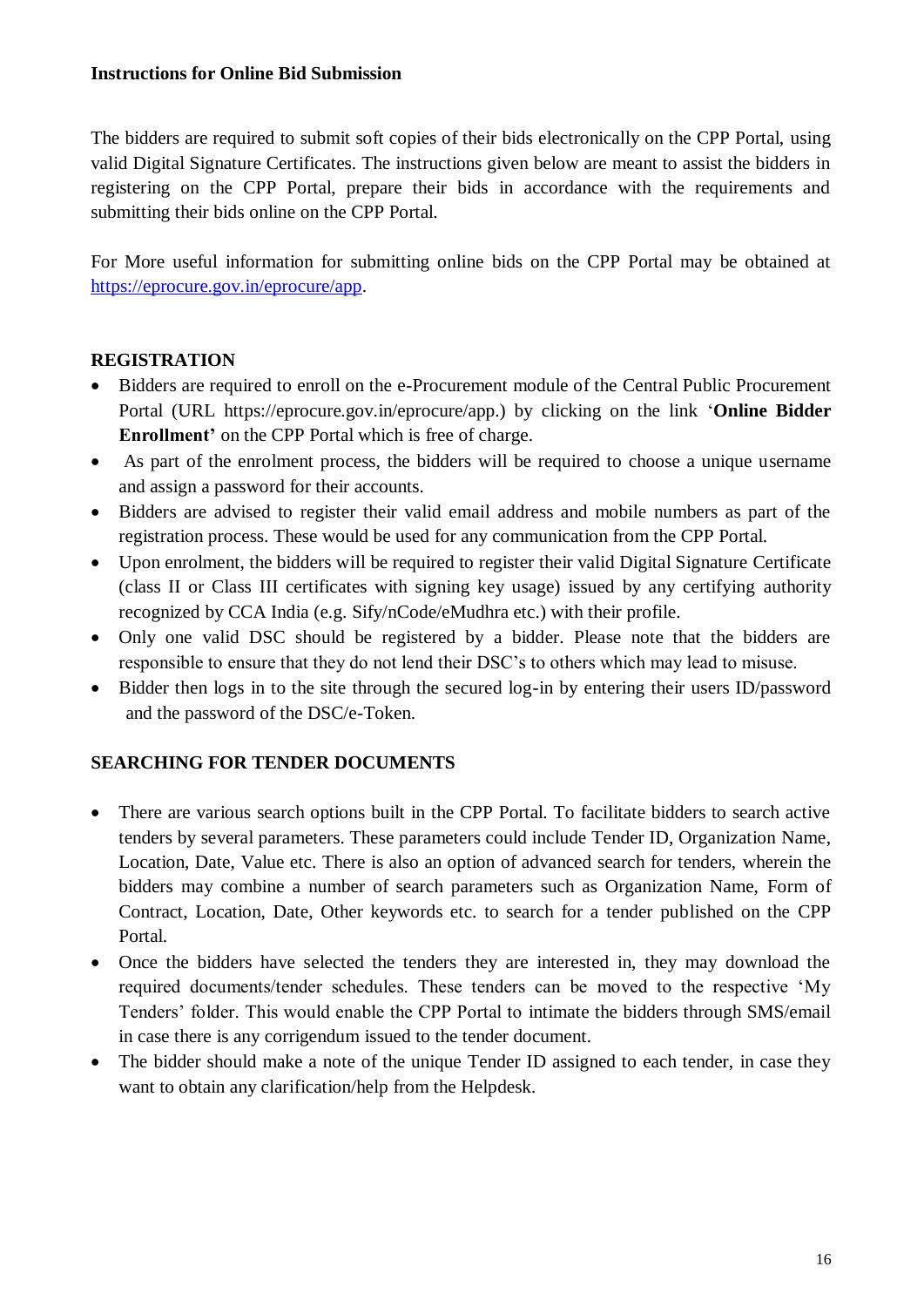#### **PREPARATION OF BIDS**

- Bidder should take into account any corrigendum published on the tender document before submitting their bids.
- Please go through the tender advertisement and the tender document carefully to understand the documents required to be submitted as part of the bid. Please note the number of covers in which the bid documents have to be submitted, the number of documents- including the names and content of each of the document that need to be submitted. Any deviations from these may lead to rejection of the bid.
- Bidder, in advance, should get ready the bid documents to be submitted as indicated in the tender document/schedule and generally, they can be in PDF/XLS/RAR/DWF/JPG formats. Bid documents may be scanned with 100 dpi with black and white option which helps in reducing size of the scanned document.
- To avoid the time and effort required I uploading the same set of standard documents which are required to be submitted as a part of every bid, a provision of uploading such standard documents (e.g. PAN card copy, annual reports, auditor certificates etc.) has been provided to the bidders. Bidders can use 'My Space' or 'other important Documents' area available to them to upload such documents. These documents may be directly submitted from the "My Space" area while submitting a bid, and need not be uploaded again and again. This will lead to a reduction in the time required for bid submission process.

#### **SUBMISSION OF BIDS**

- Bidder should log into the site well in advance for bid submission so that they can upload the bid in time i.e. on or before the bid submission time. Bidder will be responsible for any delay due to other issues.
- The bidder has to digitally sign and upload the required bid documents one by one as indicated in the tender document.
- Bidder has to select the payment option as 'offline' to pay the tender fee/EMD as applicable and enter details of the instrument.
- Bidder should prepare the EMD as per the instructions specified in the tender document. The original should be posted/couriered/given in person to the concerned official, latest by the last date of bid submission or as specified in the tender documents. The details of the DD/any other accepted instrument, physically sent, should tally with the details available in the scanned copy and the data entered during bid submission time. Otherwise the uploaded bid will be rejected.
- Bidders are requested to note that they should necessarily submit their financial bids in the Format provided and no other format is acceptable. If the price bid has been given as a standard BOQ format with the tender document, then the same is to be downloaded and to be filled by all the bidders. Bidders are required to download the BoQ file, open it and complete the white coloured (unprotected) cell with their respective financial quotes and other details (such as name of the bidder). No other cells should be changed. Once the details have been completed, the bidder should save it and submit it online, without changing the filename. If the BOQ file is found to be modified by the bidder, the bid will be rejected.
- The server time (which is displayed on the bidders' dashboard) will be considered as the standard time for referencing the deadlines for submission of the bids by the bidders, opening of bids etc. The bidders should follow this time during bid submission.
- All the documents being submitted by the bidders would be encrypted using PKI encryption techniques to ensure the secrecy of the data. The data entered cannot be viewed by